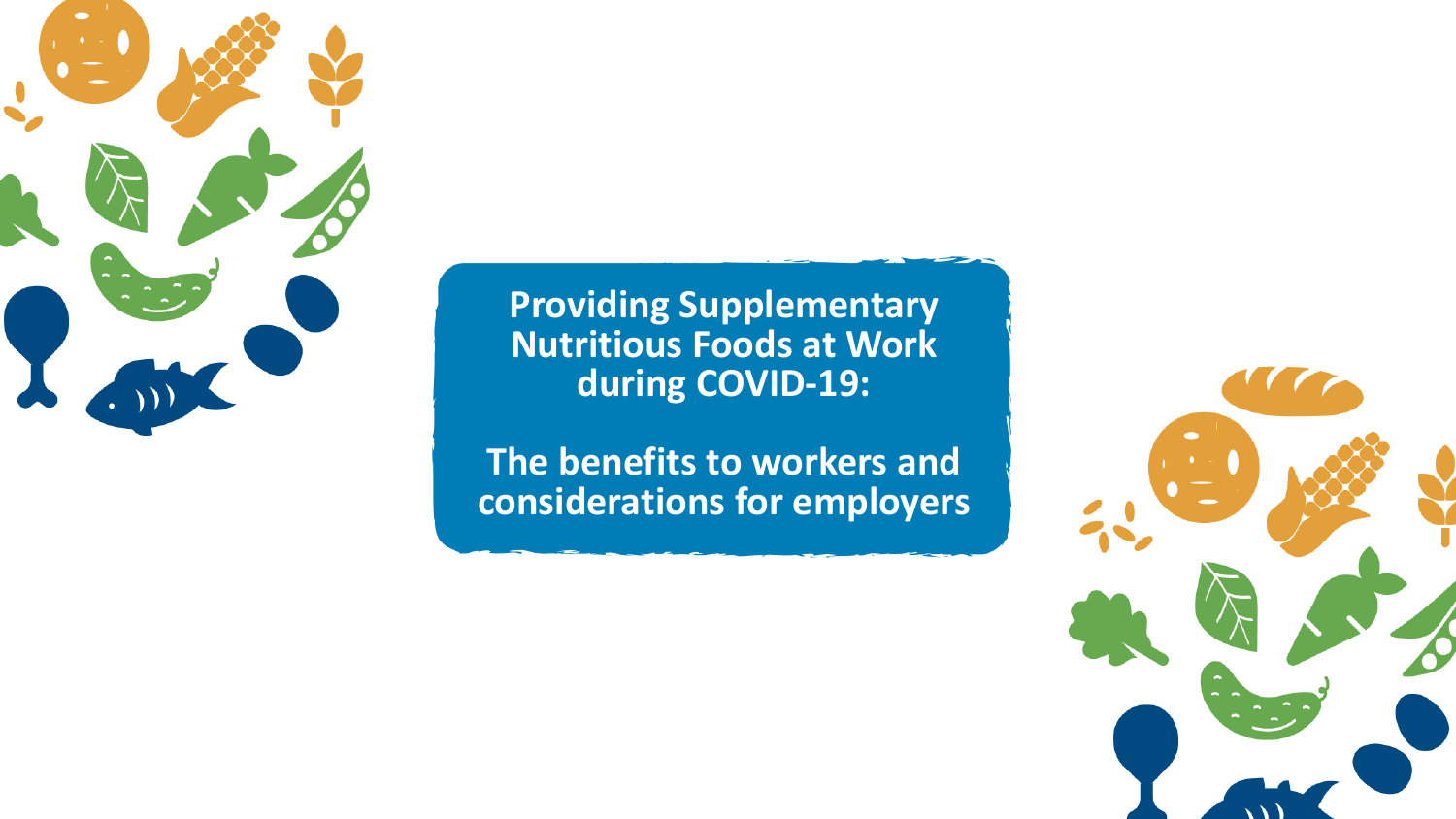### **Global Alliance for Improved Nutrition**

#### **WHO ARE WE**

The **Global Alliance for Improved Nutrition (GAIN)** is a Swiss-based foundation launched at the UN in 2002 to tackle the human suffering caused by malnutrition.

Working with both governments and businesses, we aim to transform food systems so that they deliver more nutritious food for all people, especially the most vulnerable.

#### **VISION AND MISSION**

GAIN is driven by a vision of a **world without malnutrition**, in which all people have access to and consume nutritious and safe food.

The GAIN mission is to advance nutrition outcomes by improving the consumption of **nutritious and safe food for all people**, especially the most vulnerable to malnutrition.

For more information visit: <https://www.gainhealth.org/>

Source: [GAIN 2020](https://www.gainhealth.org/about)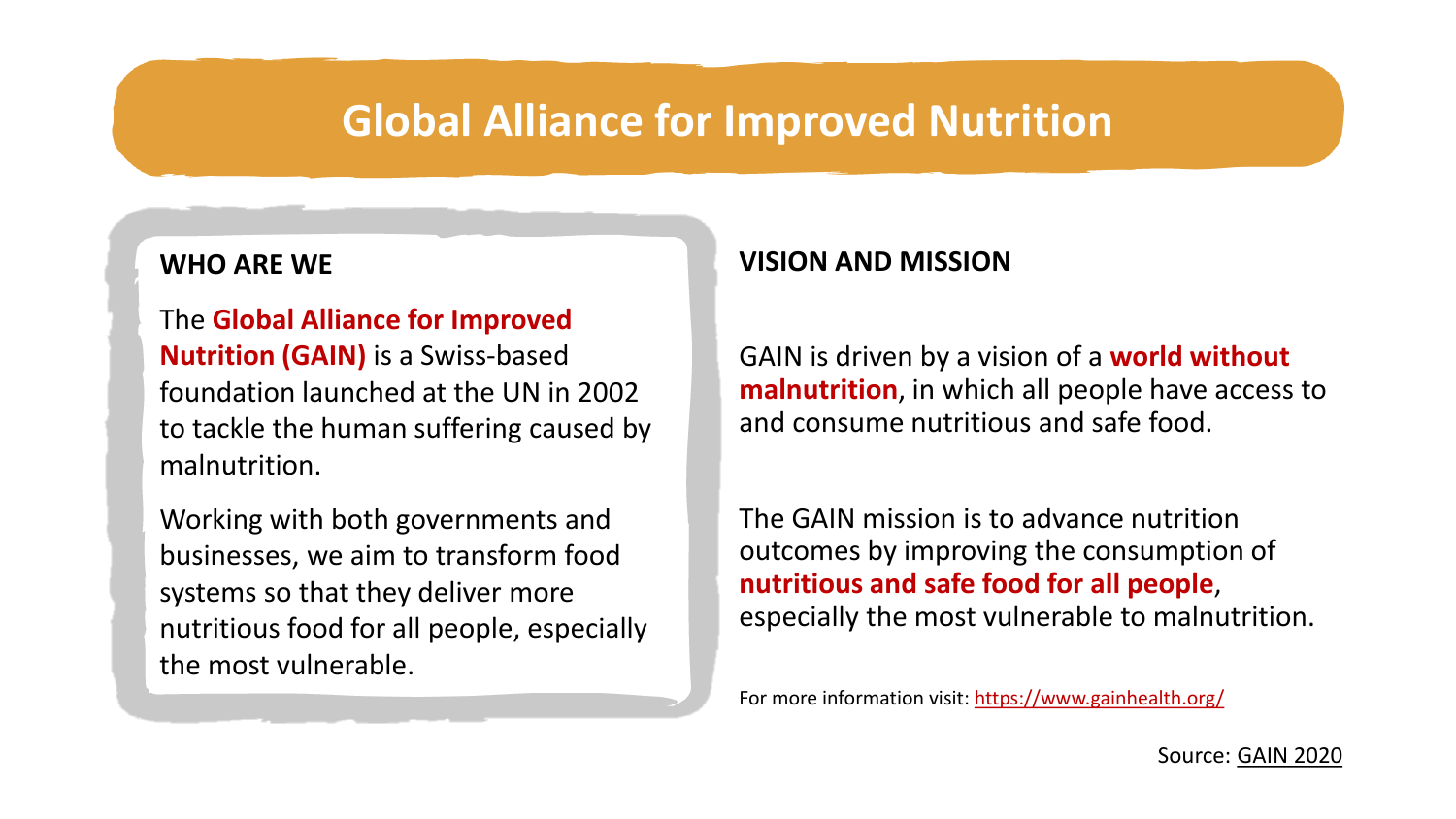### **Workforce Nutrition**

- GAIN's **Workforce Nutrition** programme aims to improve the nutrition of (vulnerable) workers and farmers in low- and middle-income countries.
- Through the **Workforce Nutrition Alliance (WNA)**, GAIN and the Consumer Goods Forum (CGF) advocate for an increased focus on Workforce Nutrition, support and encourage employers to commit to - and implement - workforce nutrition programmes, and monitor progress on these objectives. Visit **<https://nutritionconnect.org/workforce-nutrition-alliance>** to learn more.
- This slide deck offers recommendations on the **provision of nutritious foods during the global COVID-19 pandemic** and is part of a broader effort to develop an implementation support programme, supporting employers to implement Workforce Nutrition programmes.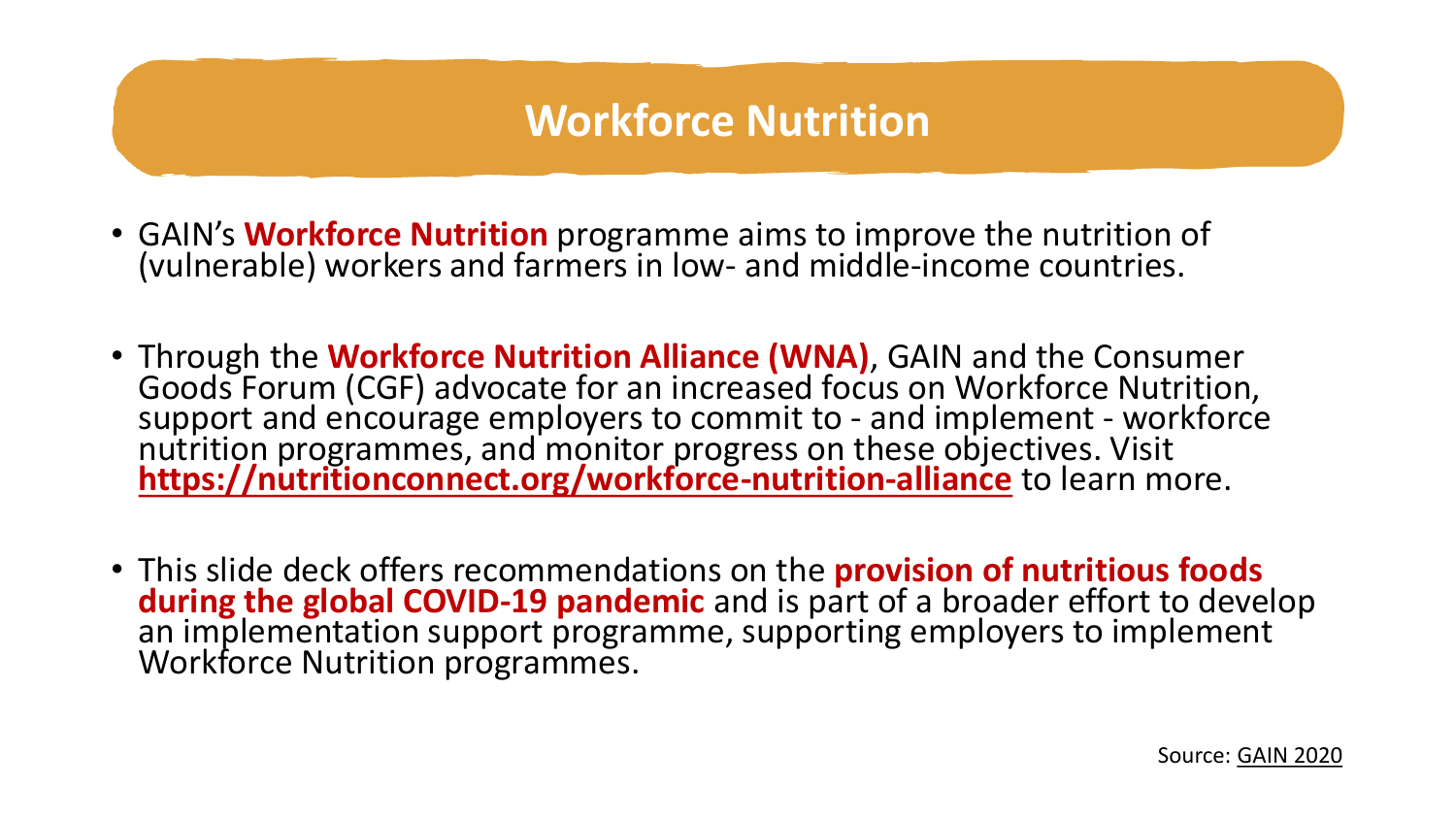### **Purpose of the Guidance**

**Target group:** Employers wanting to support their vulnerable workers and farmers in their supply chain – whose incomes and livelihoods have been affected by the COVID-19 crisis – with supplementary nutritious food.

**Purpose:** Offering employers a quick overview of where to start and what to consider in terms of supplementary nutritious foods for employees during the COVID-19 crisis.

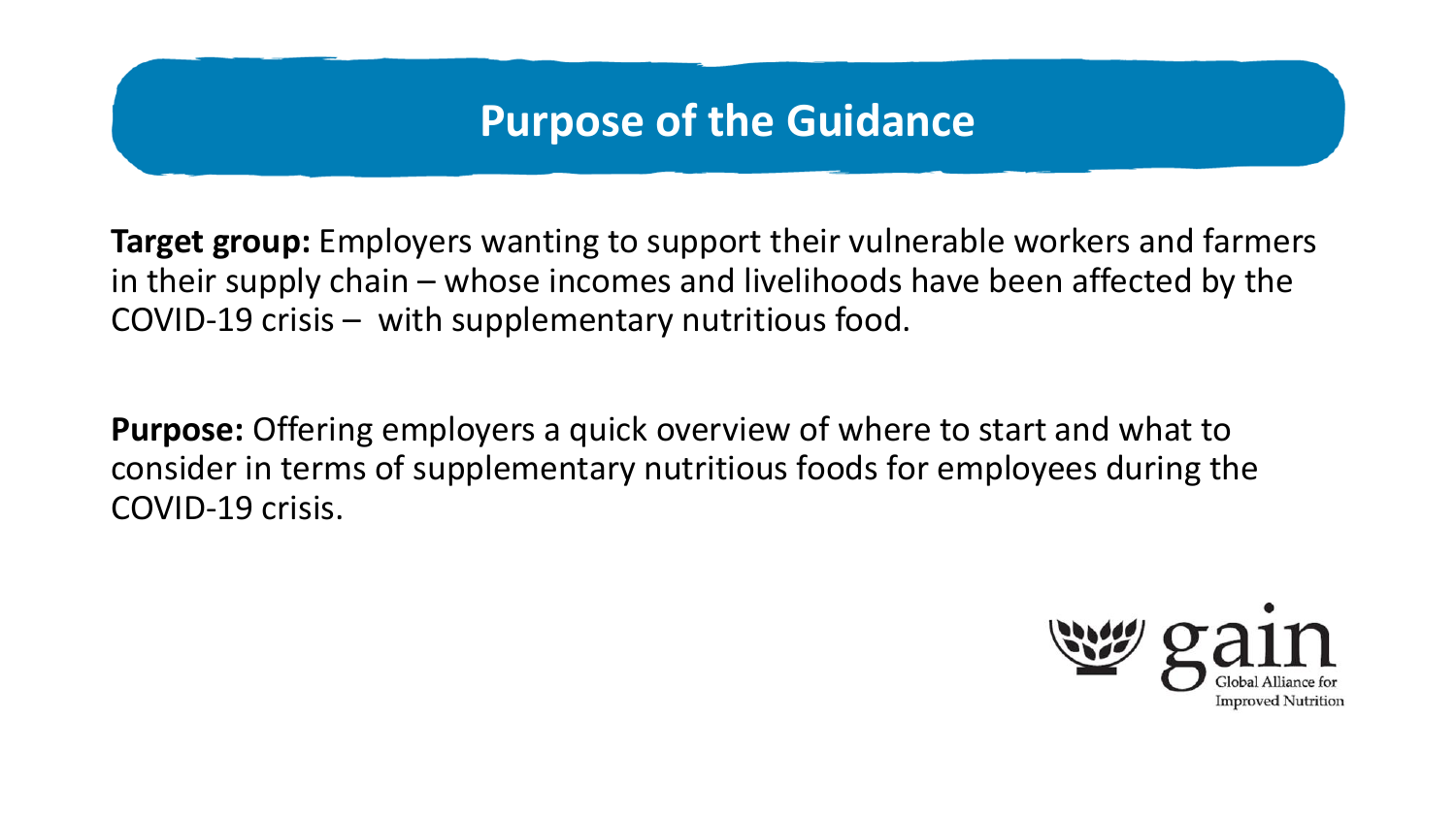# **Providing Nutritious Foods is Important During COVID-19…**

… to **increase the nutrient intake** of workers, who are not able to provide themselves with enough nutrients throughout the (work)day due to food system disruption and income reduction.

… to **strengthen the immune system** against serious illness caused by a virus such as COVID-19.

… to **improve health and wellbeing** of workers which has the potential to **reduce absenteeism** of workers, to increase **employee retention** and to increase **productivity and efficiency**.

… to **support healthy food choices** outside of the workplace.





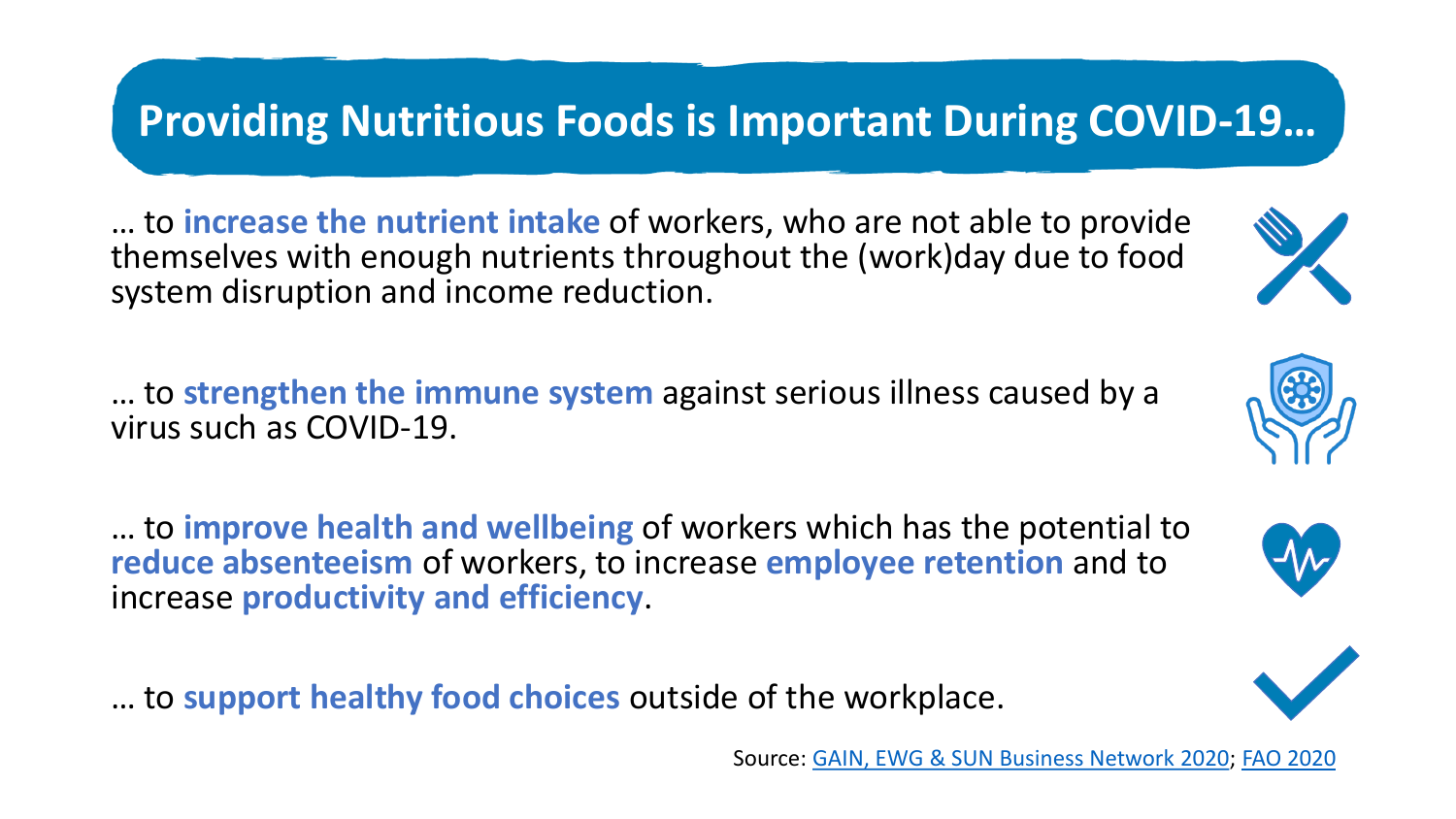### **Supplementary Nutritious Safe Foods Recommendations**



#### **Fruit & Vegetables**

Fruits and vegetables contain vitamins and minerals that employees need to stay healthy.

**Yellow/orange fruits** (fresh and dried, such as papaya and citrus fruits) and **dark-green/orange vegetables** (such as orange fleshed sweet potato and spinach) are rich in vitamin A and C and antioxidants, which are essential for supporting the immune system.



#### **Starchy Staples**

Starchy staples provide energy to employees throughout the day. Choose fortified or whole grain products when possible.

**Fortified whole grain bread and biscuits** or **fortified porridge** are examples of nutritious food choices.



#### **Protein Foods**

Protein based foods reduce feelings of hunger.

**Nuts, beans** and **eggs** are examples of protein-rich foods.

[Source: GAIN, EWG & SUN Business](https://nutritionconnect.org/sites/default/files/2020-03/Healthy%20Meal%20and%20Snack%20Recommendations.pdf) Network 2020; [FAO 2020](http://www.fao.org/americas/noticias/ver/en/c/1267852/)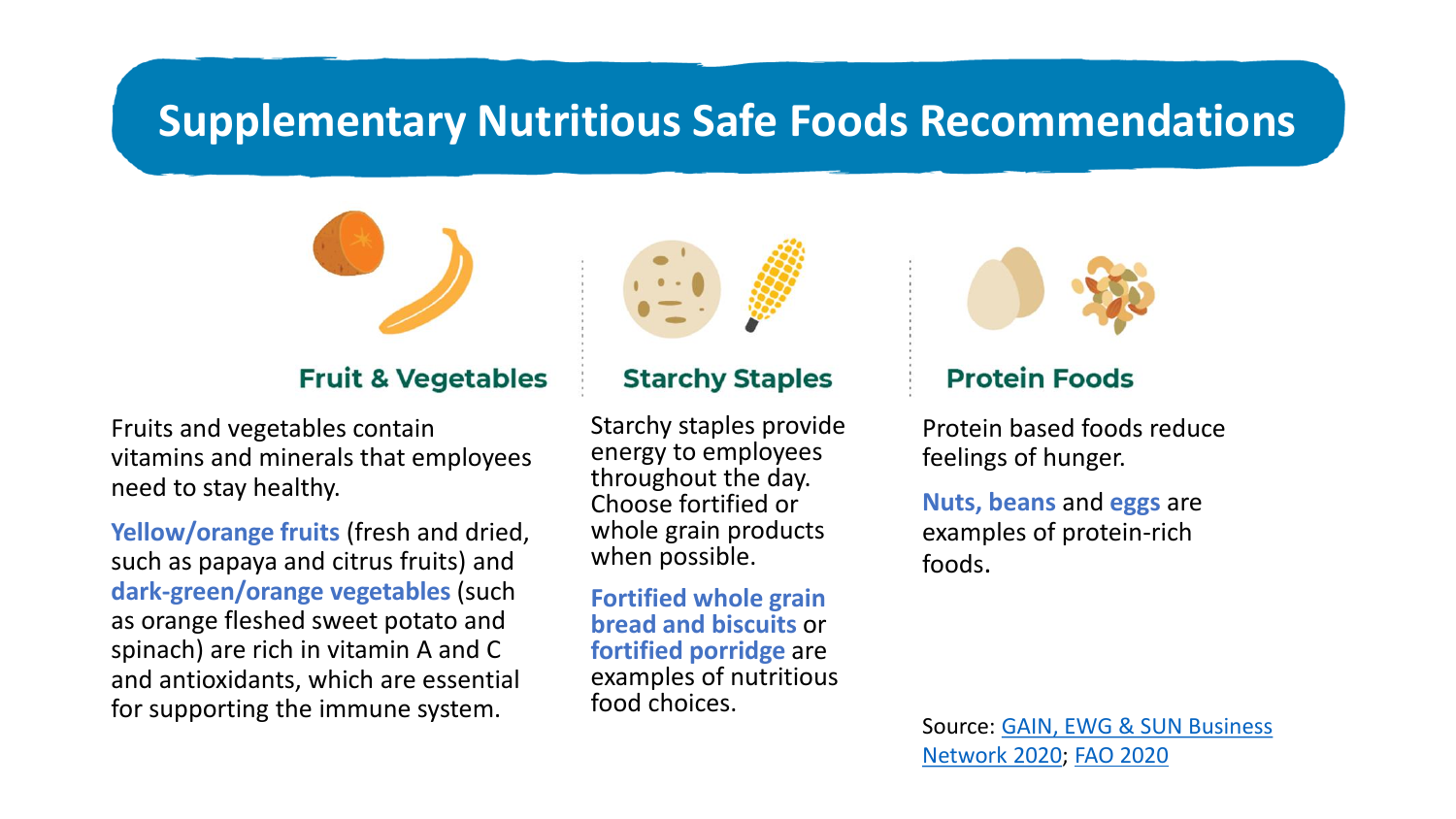# **Strategies to Improve Employees' Diets**

- **Take home food items:** this includes raw/uncooked nutritious foods that workers can take home to cook a nutritious family meal.
- **Components of existing meal/snack:** this includes an addition to/improvement upon the nutritional quality of a meal or snack component that has already been offered frequently to the workers of a company.
- **Provide cooked complete meal:** this prepared meal includes a variety of nutritious foods and complies with the daily nutrient requirements of workers.
- **Others:** this could include food vouchers or coupons that workers could use to 'buy' food for them and their families.





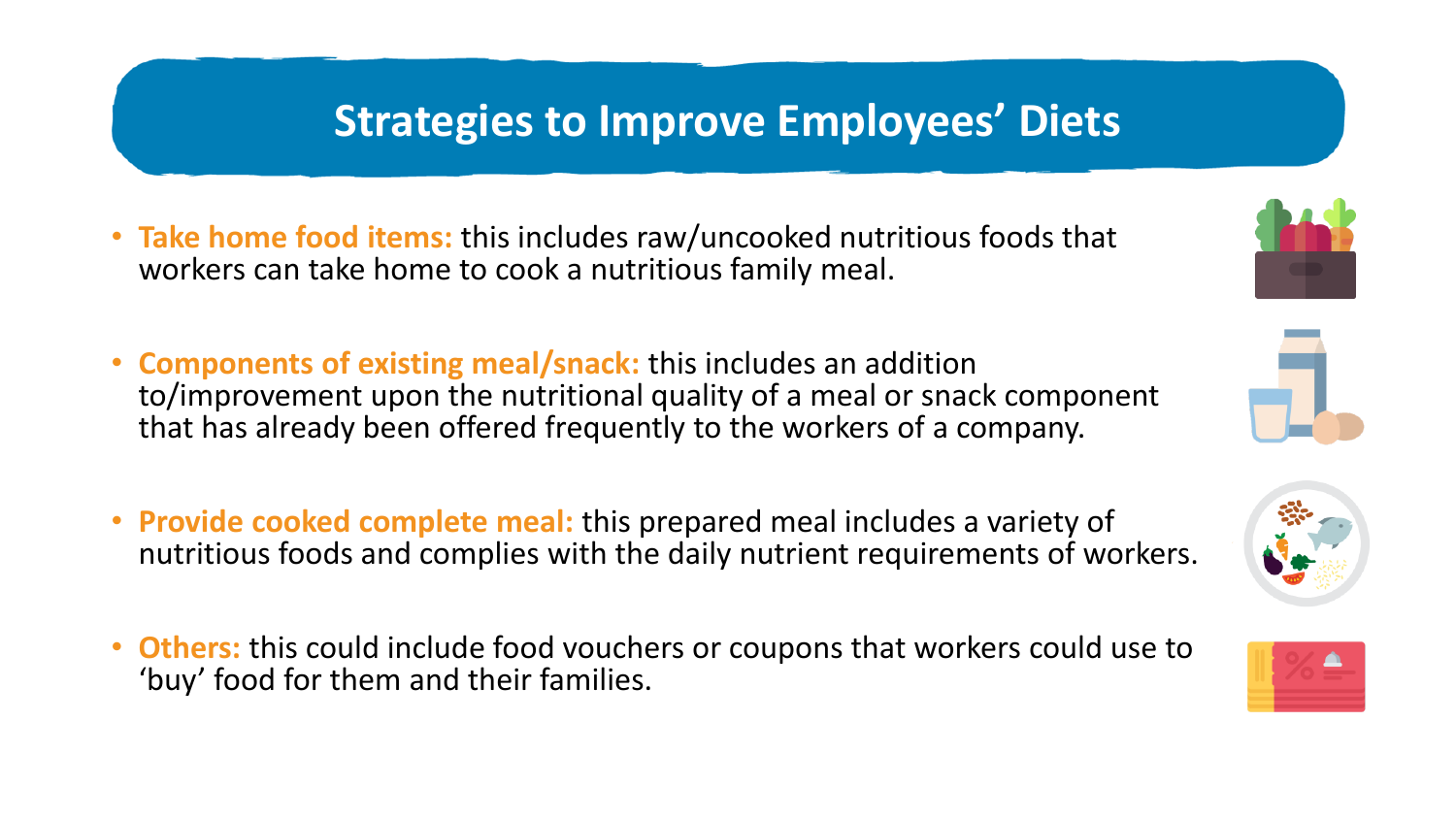# **Guidelines on the Selection of Nutritious Foods during COVID-19**

- Buy nutritious foods at local markets and provide elements of the diet which are hard to access or afford given the current COVID-19 market challenges.
- Avoid processed foods unless these contain significant amounts of relevant macronutrients (such as proteins) or micronutrients (such as calcium, folate, iron, and vitamin A/D).
- Food safety is important, and food needs to comply with international standards. (See slide 'Food Safety in Emergency Settings')
- Limit foods with added salt, free sugar and saturated fats.

**[Food fortification](https://ffrc.fssai.gov.in/)** is the addition of essential vitamins and minerals to frequently eaten foods – such as **wheat flour**, **rice**, **salt**, **milk**, and **edible oils**  – to improve the dietary intake of key micronutrients without changing the taste, look, and smell of the food.



GAIN's [Keeping Food Market Working](https://www.gainhealth.org/impact/our-response-covid-19#keeping-food-markets-working-programme) *'Nutrition Guideline – selection/prioritization of food products'* is available upon request. Contact [workforcenutrition@gainhealth.org](mailto:workforcenutrition@gainhealth.org) for more information.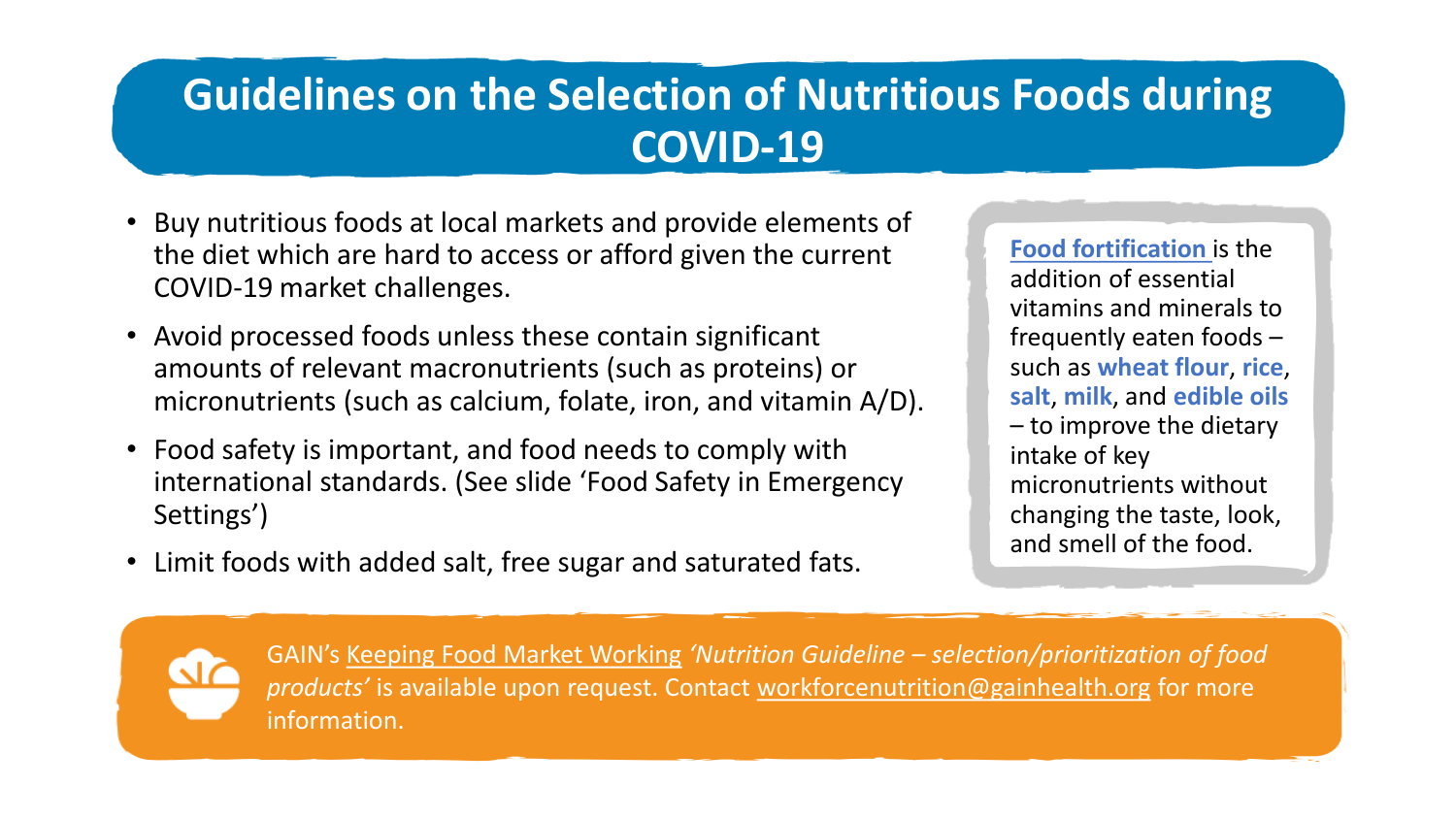### **How to Consider Women's Nutritional Needs**

- **Provide women with an adequate amount energy from food.**  [During the pandemic, women's jobs are more susceptible to](https://www.ncbi.nlm.nih.gov/pmc/articles/PMC7358320/)  income reduction than men's jobs. This negatively affects the nutritional status of women and their children.
- **Consider the increased nutritional needs for both genders during the pandemic.** Women may require the same calories [than men, since they carry the burden of unpaid caretaking an](https://www.ilo.org/wcmsp5/groups/public/---dgreports/---dcomm/---publ/documents/publication/wcms_publ_9221170152_en.pdf)d household responsibilities next to their jobs. Studies show that [the amount of time spend on these responsibilities have increased](https://blogs.imf.org/2020/07/21/the-covid-19-gender-gap/) due to Covid-19 measures.
- **Make sure to target women explicitly with emergency programmes, food and seed packages/vouchers and information.** Women are usually not seen as the head of the household. Therefore, they are less likely to benefit from access to finance and assets in emergency situations.

**In emergency settings, workers have increased [nutritional needs](https://nutritionconnect.org/sites/default/files/2020-03/Healthy%20Meal%20and%20Snack%20Recommendations.pdf)  on top of their gender and physical activity related nutritional needs.**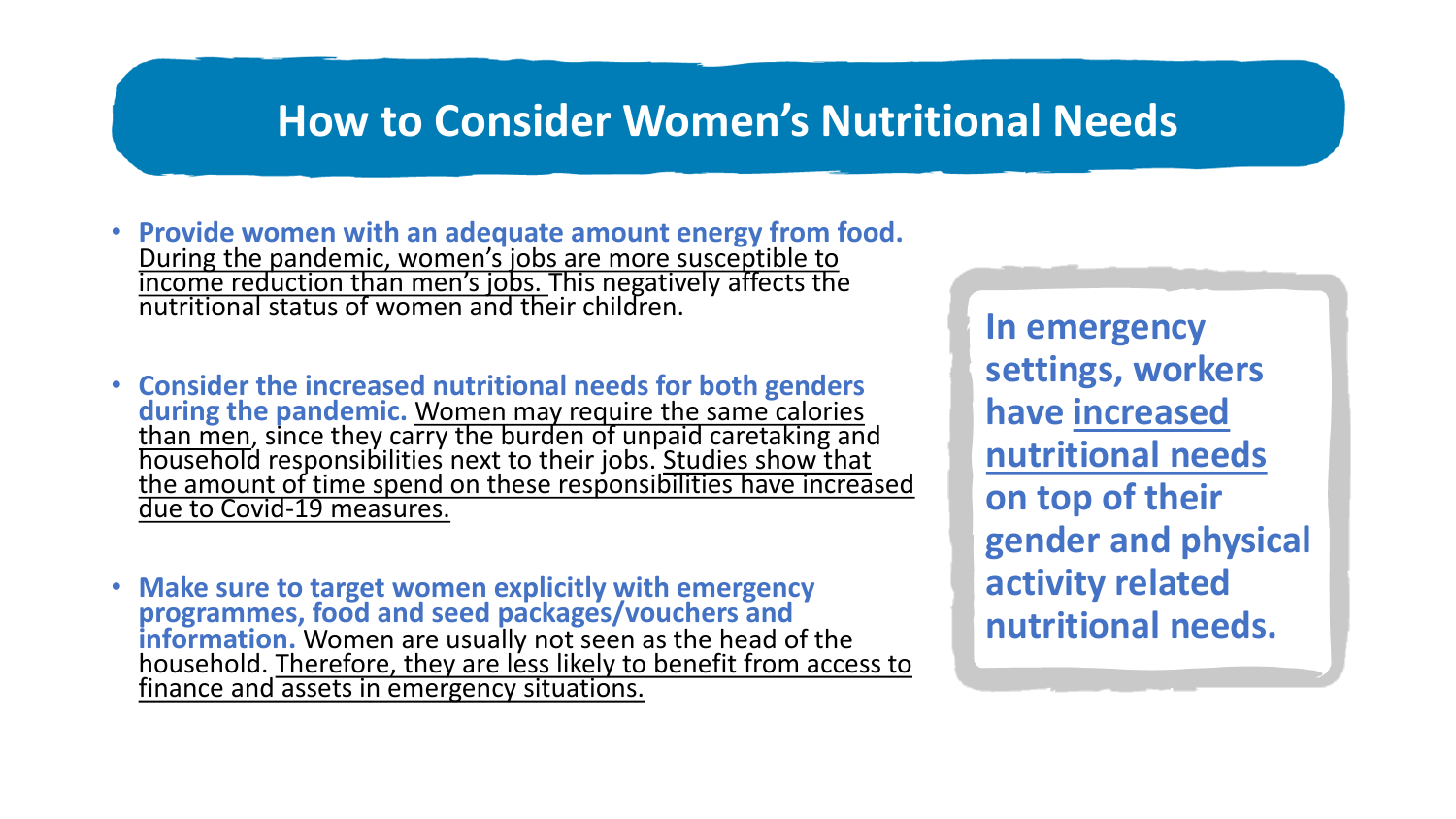## **Women Specific Nutritional Needs**

- **Women workers of reproductive age** are more susceptible to anaemia and osteoporosis than men, so the intake of iron- and calcium rich foods is desirable during working hours.
- **Pregnant women** require folic acid, extra calorie intake, safe food and adequate water intake during working hours.
- **Women experiencing menopause** require extra water intake to prevent dehydration and hot flashes.





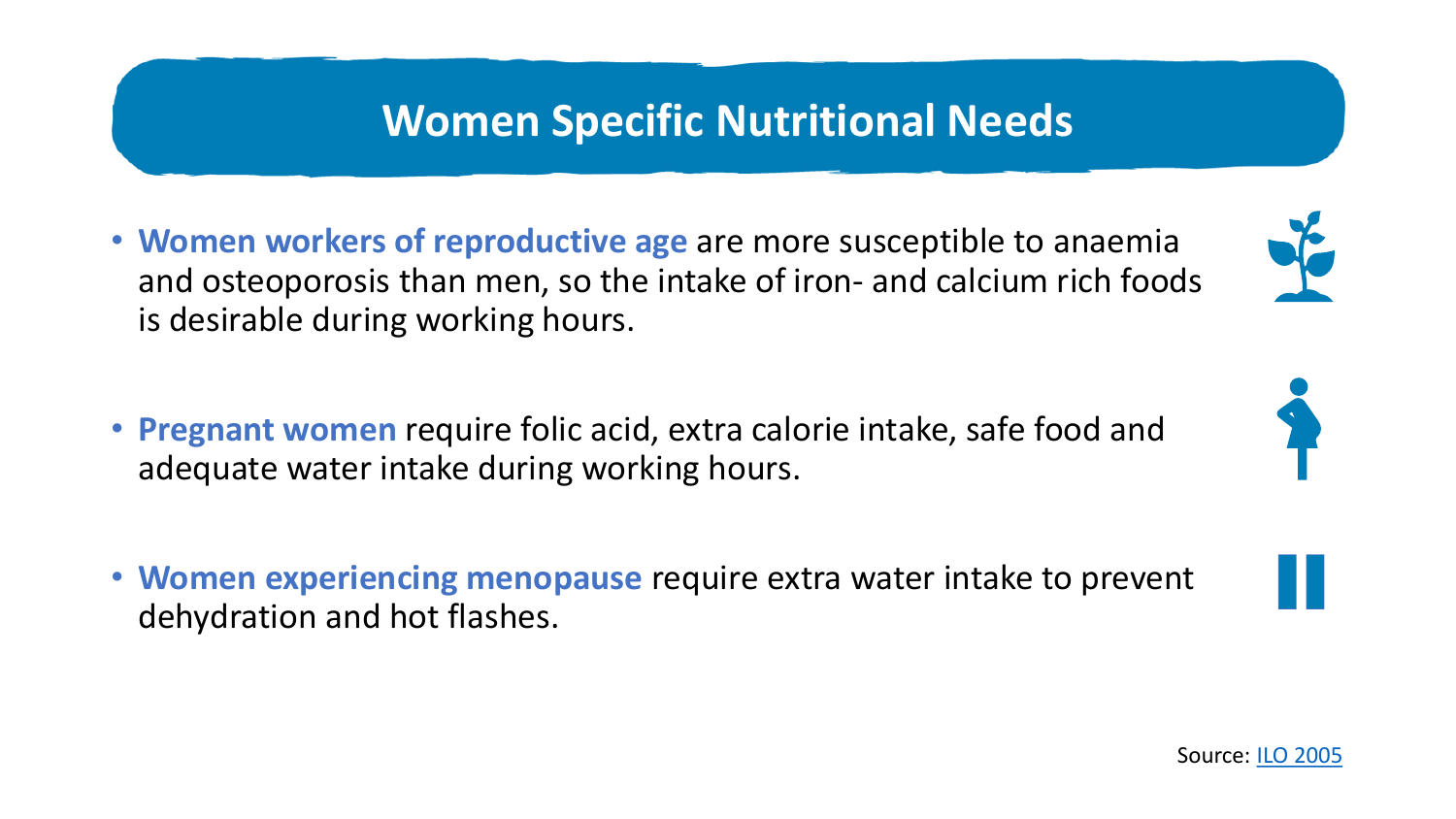

**Company:** Olam Agro India Ltd. In Andhra Pradesh, India

**Intervention:** Workers in three cashew factories in India receive nutritious take home food items during the COVID-19 pandemic. A variety of nuts and seeds are offered to the 2000 workers of the company, of whom 85% are female workers.

#### **Desired outcomes:**

- The take home food baskets are created to provide women with half of their daily iron requirements.
- This has the potential to reduce anaemia among women workers.

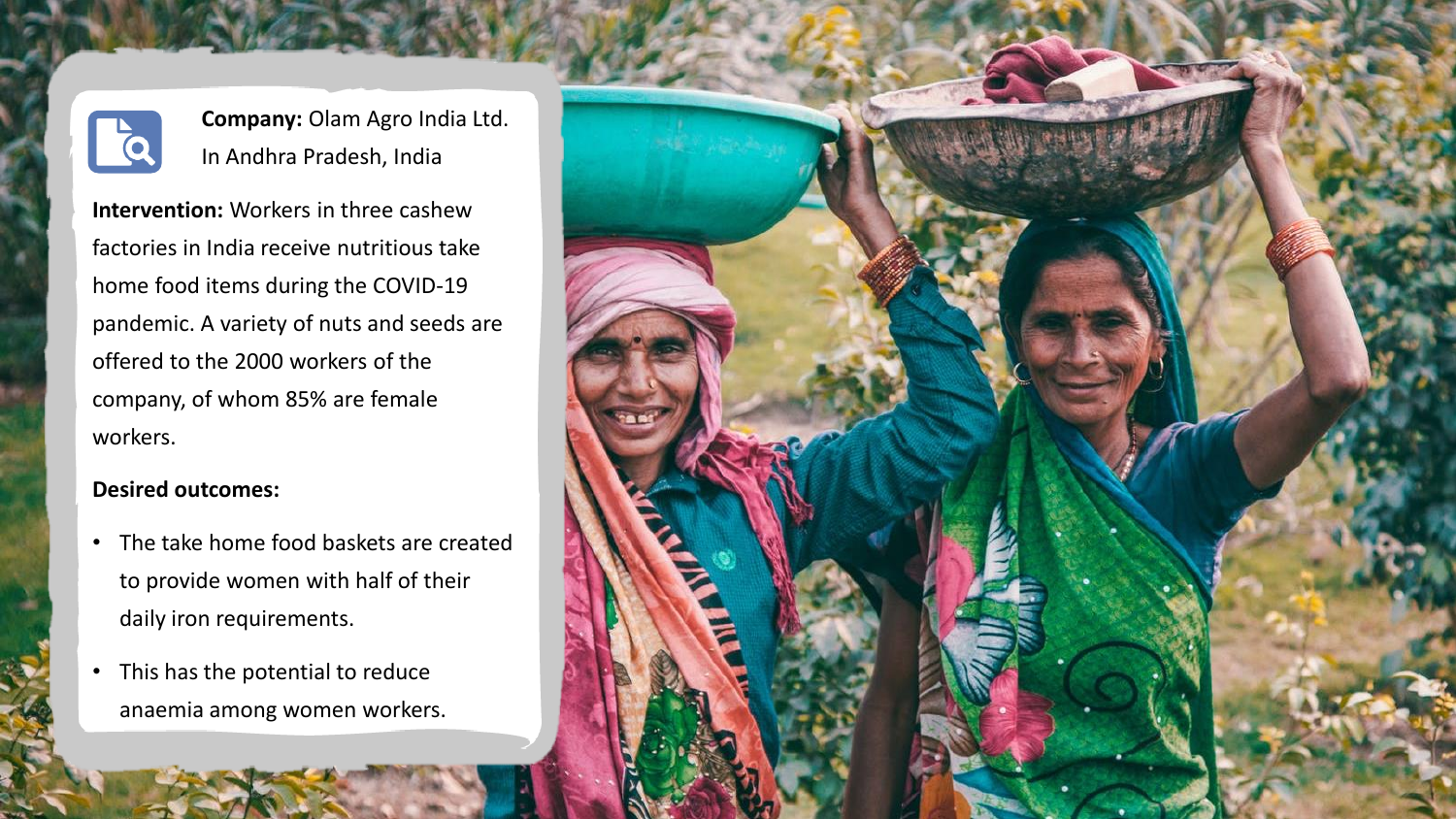### **Food Safety in Emergency Settings**

**There is no existing evidence on the transmission of respiratory viruses, like [COVID-19, though](https://www.who.int/westernpacific/news/q-a-detail/food-safety-and-nutrition)  food and food packages.** 

#### **The same food safety rules apply as usual:**

- All staff must sanitize their hands and follow general hygiene practices when handling and consuming food.
- Separate raw and cooked foods.
- Wash fruits and vegetables with clean water.
- Cook animal products carefully to at least 70°C.
- Keep food at temperatures below 5°C (in the refrigerator) and above 60°C.

**Additional food safety measure during Covid-19:** 

• [Provide workers with boxed food and bottled drinks](https://www.ilo.org/wcmsp5/groups/public/---ed_dialogue/---lab_admin/documents/instructionalmaterial/wcms_753619.pdf)  where possible.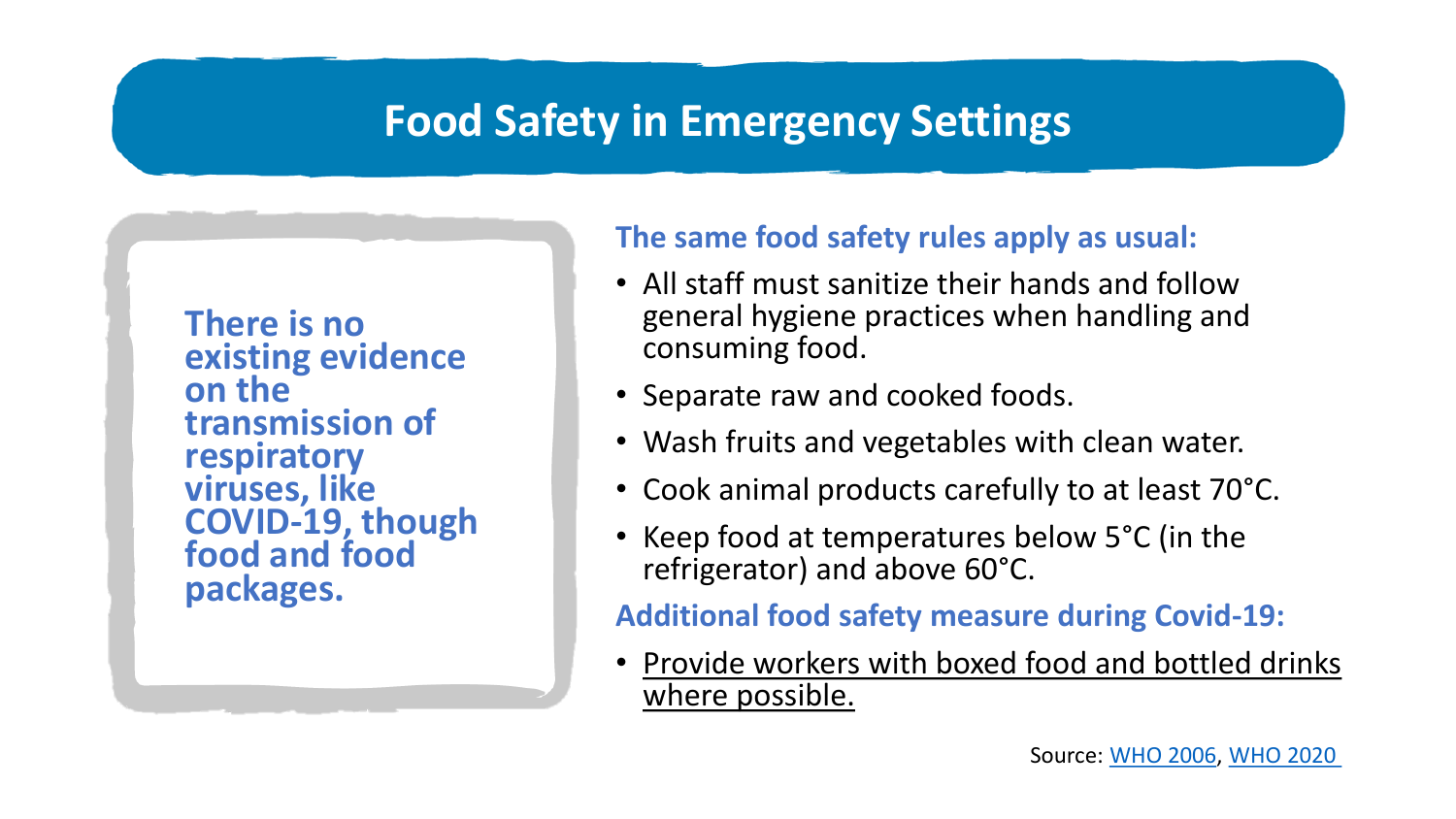# **WHO & ILO Recommendations on Distribution of Safe Food**

**Depending on the number of employees you have you may want to consider some of these recommendations for safe distribution of food:**

- Ensure a physical spacing of at least 2 metres at work sites and common spaces, such as canteens, pantries and kitchens.
- Place tables and chairs apart, according to the safety distance.
- Avoid queues and mark walking routes (to food pick-up points and disposal points) and the safety distance with floor tape. Serving food may be necessary to avoid crowding in cafeterias.
- Implement time slots for meal breaks for each department.
- Where possible, use a canteen with two doors for a one-way flow of pedestrian traffic and ensure adequate air circulation.
- Assign vulnerable groups to remote rooms.
- Clean the chairs and tables in the canteen(s) with disinfectant spray *(0.05% bleach solution, or at least 70% ethanol*) after use.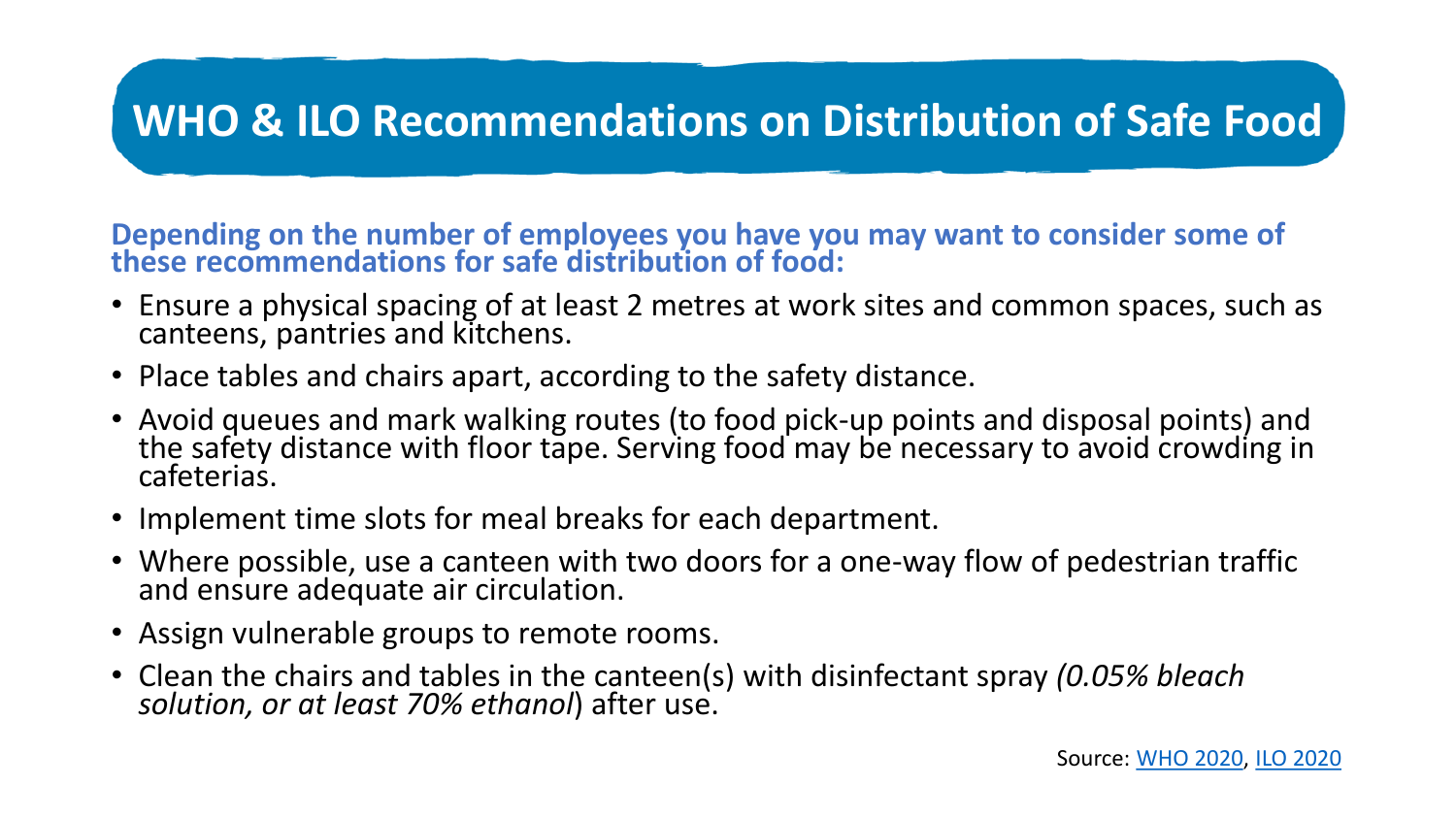### **Next steps**

- Download the **Nutrition at Work** handbook, including additional information (posters, annexes and additional information) at **[NutritionConnect.org/Nutrition-at-Work](https://nutritionconnect.org/index.php/nutrition-at-work)**.
- Read the **[Healthy Meal and Snack](https://nutritionconnect.org/sites/default/files/2020-03/Healthy%20Meal%20and%20Snack%20Recommendations.pdf)  Recommendations** available at **NutritionConnect.org**.
- Read **[COVID-19 and Nutrition at Work](https://nutritionconnect.org/sites/default/files/2020-10/COVID-19%20and%20Nutrition%20at%20Work.pdf)** available at **NutritionConnect.org**.

# **NUTRITION at WORK**



Providing healthy meals and snacks for a thriving workforce